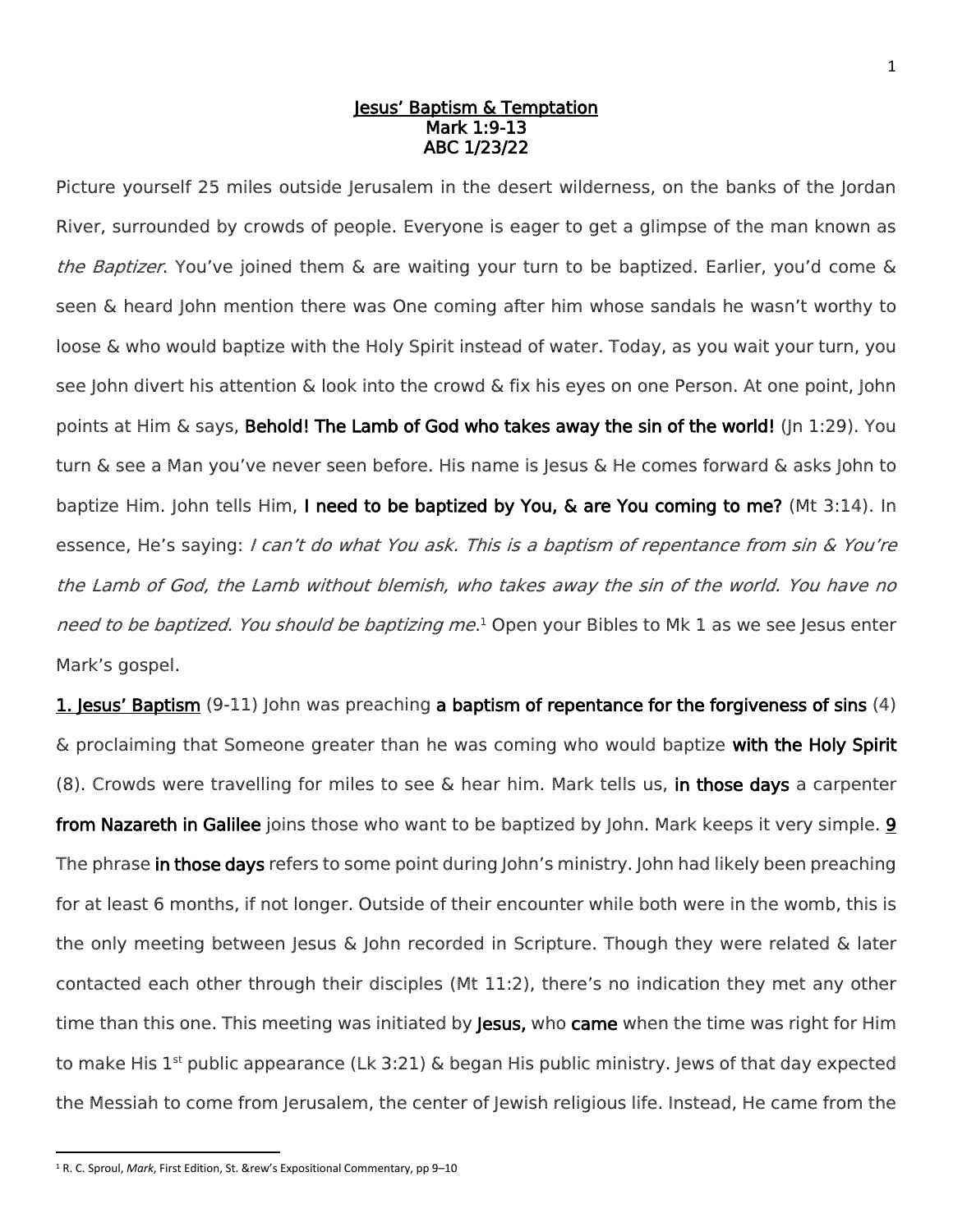boonies, far from the religious establishment. Though He grew up in obscurity, the time was here for Him to make His  $1^{st}$  public appearance. He left Nazareth in order to be **baptized by John in the** Jordan. Imagine John's shock as he sees the sinless face of Jesus. How does he recognize Him? We don't know, but it happens. Mark doesn't record John's protest nor his proclamation that Jesus is the Lamb of God (Jn 1:29). The crowd would've assumed Jesus was coming to be baptized just like they were, as sinners in need of God's forgiveness. But Jesus wasn't a sinner needing to repent. Why was He baptized? Some say this couldn't have been the baptism of repentance because Jesus had nothing to repent of. What do you think? Here's how G. Campbell Morgan answers that question:

Jesus was baptized as a repenting soul. His, also, was a baptism of repentance. His, also, was a baptism of the confession of sins. In that hour He repented, He confessed sins, but the repentance was not for Himself, the sins were not His own. In that hour He identified Himself with the multitude who had been thronging out to the baptism, identified Himself with them in the consciousness of sin, in repentance for it, in the confession of it. In that hour of baptism we see the most solemn & wonderful sight of the Servant of God who had come from the silence & seclusion of Nazareth, taking upon Himself the burden of human sin, counting it as if it were His own sin, doing that to which an apostolic writer ultimately referred by declaring: 'He was made sin.'<sup>2</sup>

He may be right. The question as to why Jesus was baptized has been the subject of much speculation. It appears He was baptized for at least 3 reasons:  $1<sup>st</sup>$ , to fulfill all righteousness (Mt 3:15). 2<sup>nd</sup>, to divinely authenticate His ministry. & 3<sup>rd</sup>, to identify with sinners. Hebrews says the Savior had to be made like His brothers in all things (2:12-14) & Isaiah tells us the Messiah had to be numbered with the transgressors (53:12). As in His incarnation, so also in His baptism, Jesus was made in the likeness of sinful flesh. Physically there was no difference anyone could have seen between Jesus & anyone else. He looked & lived like any other man, except He never sinned. It seems Jesus begins His public ministry by identifying with sinful people. The Lord of glory had already humbled Himself & become a man & now He humbled Himself even further & submitted to a baptism of repentance. He did this in spite of the fact that He had no sin of which He needed to repent. But by being baptized by John, He identified with sinners whom He came to save.<sup>3</sup> Jesus is identifying with sinners, symbolizing how He'll take our place in physical death. Just as John the

 $\overline{a}$ 

<sup>2</sup> *The Gospel According to Mark*, p 21

<sup>3</sup> Richard Spencer, *Jesus Came,* https://gracevalley.org/sermon/jesus-came/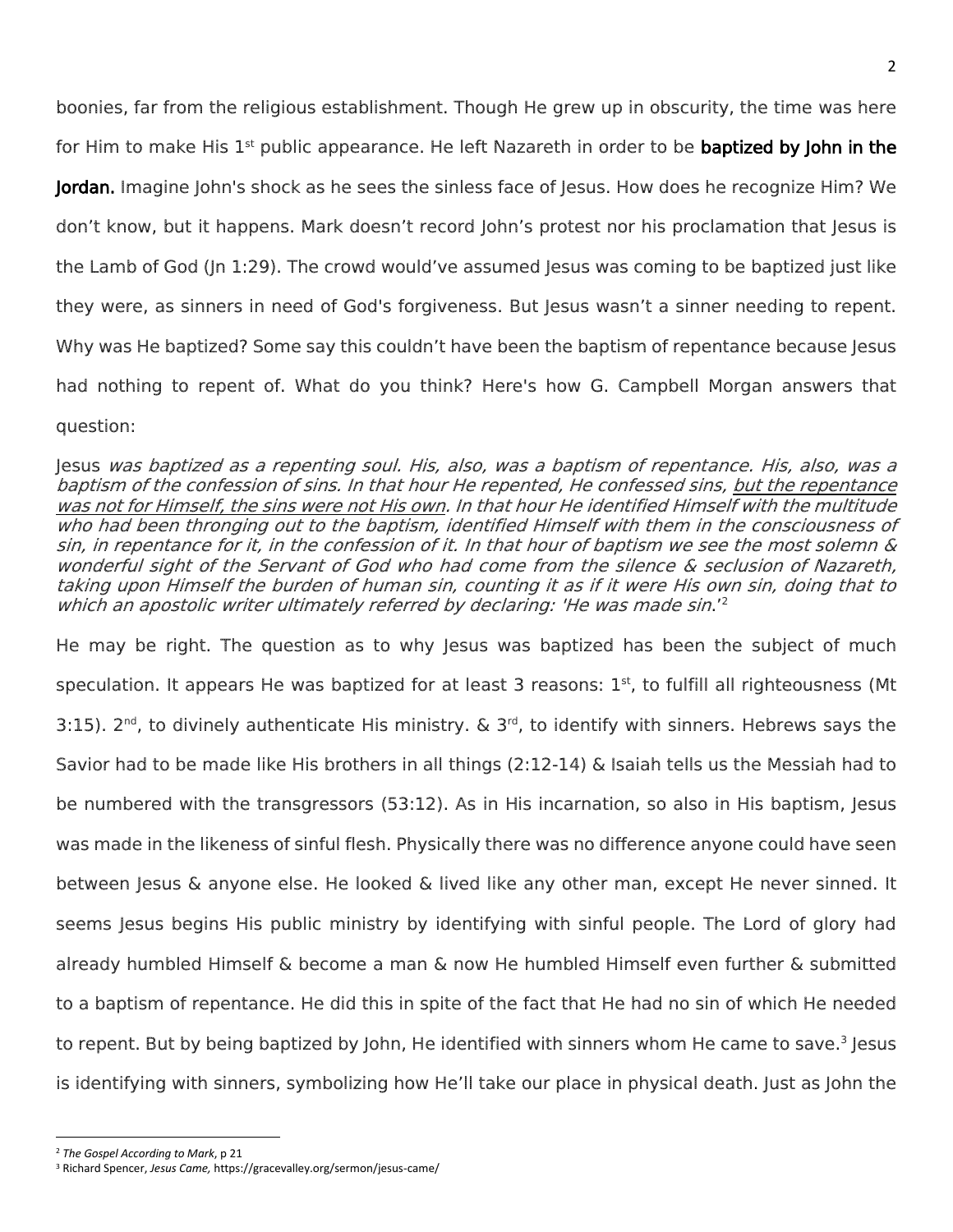Baptizer was preparing the way of the Lord, by baptizing Jesus he's preparing the way for Jesus' substitutionary death. In Lk 12 Jesus says, I have a baptism to undergo, & how distressed I am until it is accomplished! (50). This baptism is the baptism of Calvary, where He'd be drenched, immersed in the wrath of God as the substitute for sinners. Isaiah 53:6 tells us, All of us like sheep have gone astray, Each of us has turned to his own way; But the LORD has caused the iniquity of us all To fall on Him. Jesus fulfilled all righteousness, not only through His life of perfect obedience but also through His substitutionary death on the cross, in which God made Him who knew no sin to be sin on our behalf, so that we might become the righteousness of God in Him (2 Cor 5:21). The righteous requirement of God's law was death as a payment for sin. Jesus' death paid that debt in full (Col 2:14). Centuries earlier, Isaiah declared the Messiah would be numbered with the transgressors; Yet He Himself bore the sin of many, & interceded for the transgressors (Is 53:12; 1 Pt 3:18). In His 1<sup>st</sup> public act, the One who had no sin publicly identified Himself with those who had no righteousness. The sinless Lamb submitted to a baptism designed for sinners, a foreshadowing of the fact that He would soon submit Himself to a death deserved by sinners. Symbolically, Jesus' baptism looked forward to the cross, just as Christian baptism looks back at it. As the Lord told James & John, You do not know what you are asking. Are you able to drink the cup that I drink, or to be baptized with the baptism with which I am baptized? (Mk 10:38). Being lowered into the water & then rising again pictured His death & resurrection. He was immersed in the river of death in order to bear the sins of those who would believe in Him. It was fitting for Him to be baptized in order that He might fulfill all righteousness, both as an act of obedience to the Father's will & as a way to identify with sinners for whom He would die as a righteous substitute.<sup>4</sup> But Mark's emphasis isn't on the theological reasons lesus is baptized, but on its aftermath.  $10-11$ 

Mark focuses on the spectacular event that *immediately* followed Jesus' baptism. As Jesus was coming up out of the water, while He was praying (Lk 3:21), a dramatic scene began to unfold. This might best be described as Jesus' commissioning, the divine inauguration of His public ministry. It

l

<sup>4</sup> John MacArthur, *Mark 1–8*, MacArthur New Testament Commentary, pp 32–33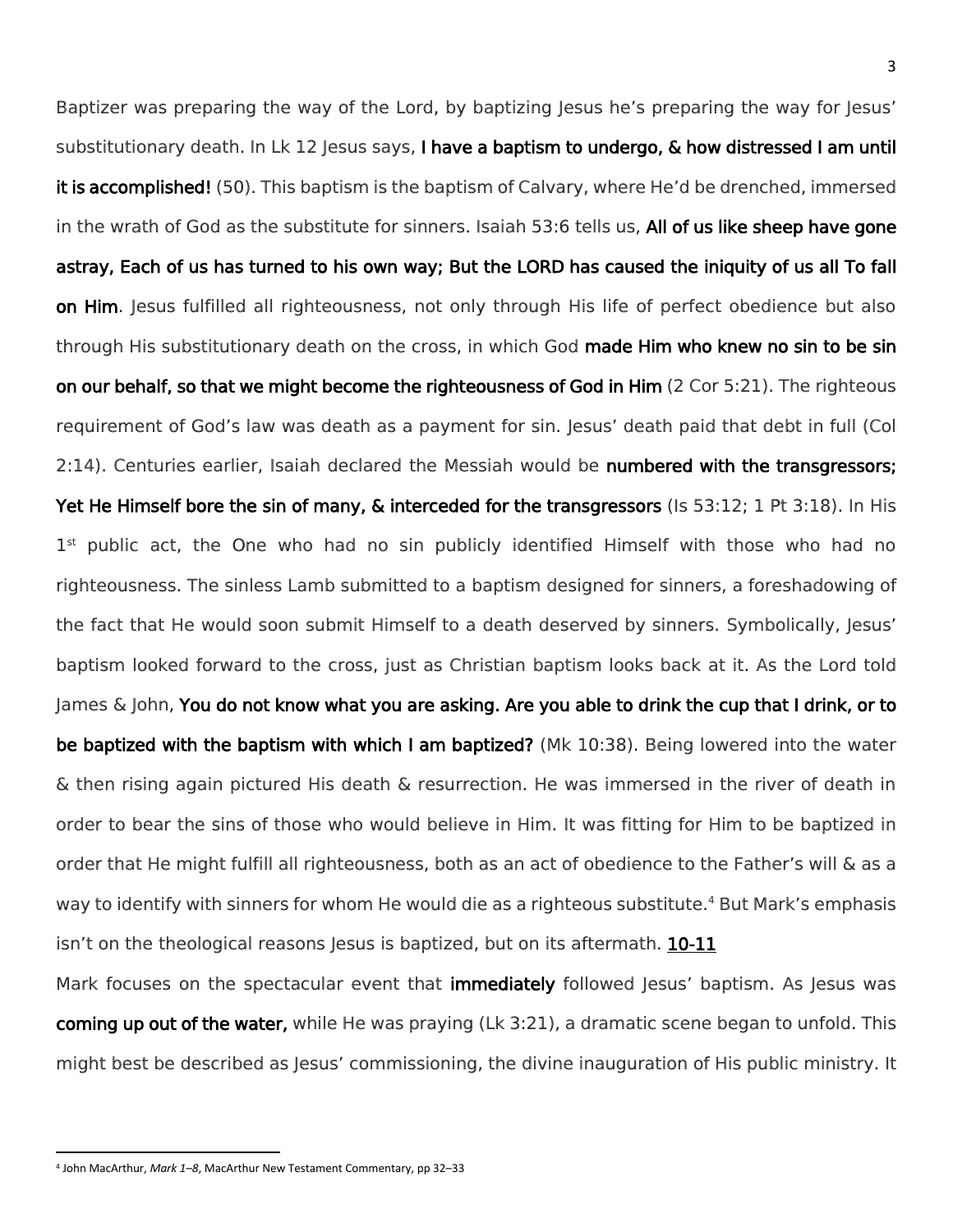included 2 elements: Visibly, the Son was anointed by the Holy Spirit & audibly, He was affirmed

by His Father. Spurgeon summarized the significance of this with these words:

As Jesus comes up out of the water, the Spirit of God descends upon Him in a visible shape—in appearance like a dove—& rests upon Him. John says that it abode upon Him, as though the Spirit was thenceforth to be His continual Companion &, truly, it was so. At the same time that the dove descended & lighted upon Christ, there was heard a Voice from Heaven, saying, This is My Beloved Son, in whom I am well-pleased. This was the voice of God the Father—He did not reveal Himself in a bodily shape, but uttered wondrous words such as mortal ears had never before heard! The Father revealed Himself not to the eyes as the Spirit did, but to the ears—& the words He spoke clearly indicated that it was God the Father bearing witness to His beloved Son. So that the entrance of Christ upon His public ministry on earth was the chosen opportunity for the public manifestation of the intimate union between God the Father, God the Son & God the Holy Spirit.<sup>6</sup>

When Jesus looked up, **He saw the heavens opening.** But this wasn't a private vision given only to Him. John the Baptist, & presumably others saw it as well (Jn 1:32). Mark's description of this is dramatic. His word for *open* means to tear or rip. It's the same verb he uses to describe the tearing of the veil in the temple after Jesus' death (15:38). The imagery is reminiscent of Isaiah 64:1, where Isaiah cries out, Oh, that You would rend the heavens & come down, That the mountains might quake at Your presence. Isaiah's prophecy anticipated the Messiah's arrival. The day would come when the sky itself would rip open & God would come down. With Mark's language, you might expect a violent scene to follow. Instead, the Spirit like a dove was descending upon Him. The 3<sup>rd</sup> member of the Trinity gracefully descended on the Son, providing a visible symbol of divine blessing, authentication, & empowerment at the start of Jesus' ministry. Notice that Mark doesn't say the Spirit is a dove & we shouldn't picture the Holy Spirit as eternally existing in the form of a bird. Mark's point was simply that the Spirit in some visible form descended upon Jesus with the gentleness of a dove landing softly on its perch. It may even suggest more than that. It could be a suggestion of the sacrifice Jesus was going to be. The poorest Jew, who couldn't afford a lamb, could come with a dove as their offering for sin (Lk 2:24). Here's the lowly Servant of God & it's a dove that lights upon Him. Whatever the case, the OT had promised the Spirit of the Lord will rest on Him (Is 11:2). That promise was repeated by God Himself, Behold, My Servant, whom I uphold; My chosen one in whom My soul delights. I have put My Spirit upon Him (Is 42:1). At Jesus' baptism,

l <sup>5</sup> *Lessons from Christ's Baptism*, sermon 3298, March 4, 1866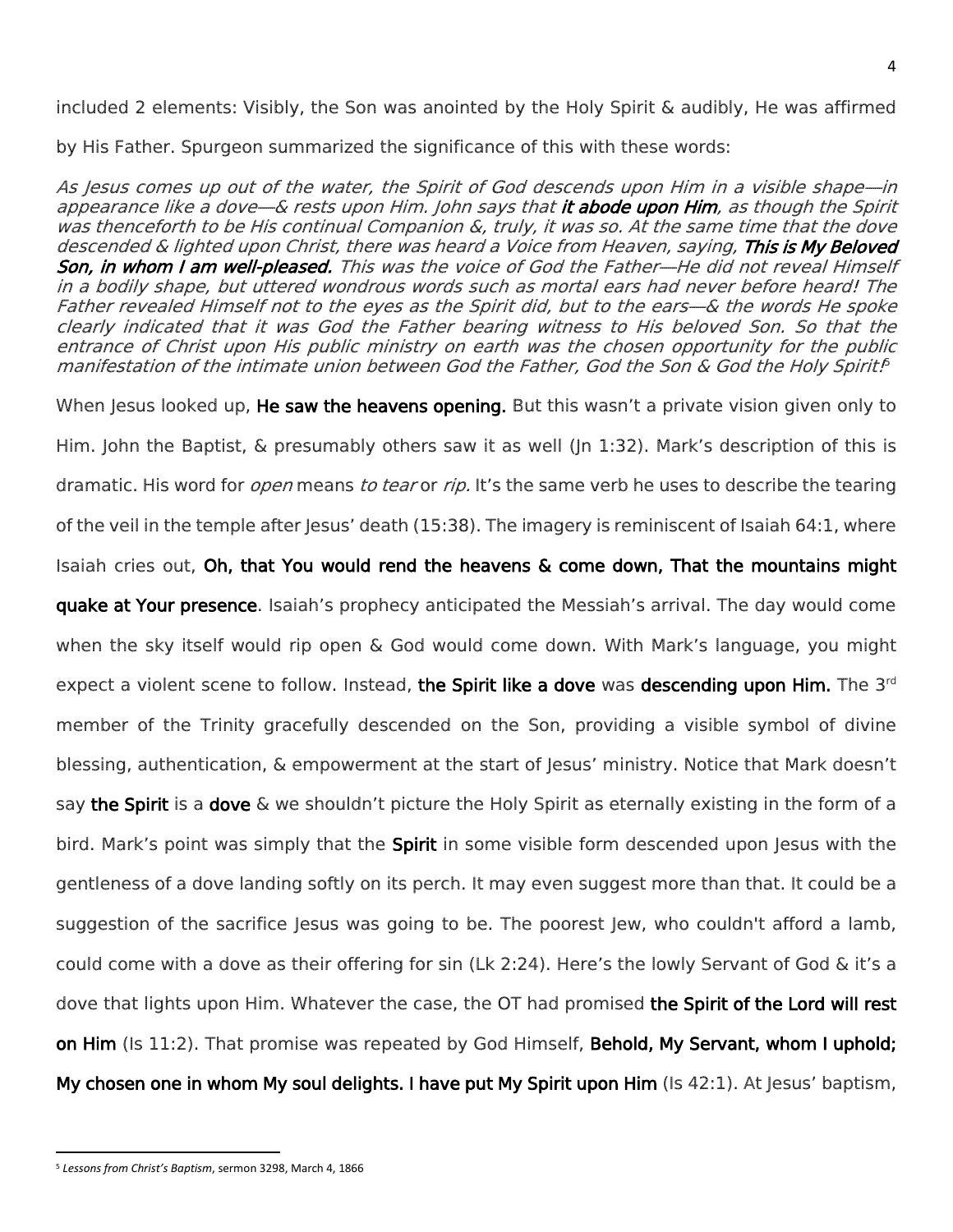the Holy Spirit visibly anointed Him as a public declaration of His Messiahship. This raises the question, why did He, the Son of God, the 2<sup>nd</sup> member of the Trinity, need the Spirit of God? I think it's safe to say, there was never a time in the life of Jesus that He wasn't filled with the Holy Spirit. This was something more, something to enable Him to do His great work. We read in Hebs 9:14 that all Jesus' earthly ministry was through the eternal Spirit. Here's the issue: If Jesus needed the Spirit of God to fulfil His ministry, how much more do we need Him? As we know, Jesus was fully God. Even in His incarnation, He didn't give up His divinity. In His deity He needed nothing. But in His humanity, He was being anointed for service & empowered for ministry by the Spirit in a manner reminiscent of the words of Isaiah 61:1, The Spirit of the Lord God is upon me, Because the Lord has anointed me To bring good news to the afflicted; He has sent me to bind up the brokenhearted, To proclaim liberty to captives & freedom to prisoners. In His incarnation, the Son of God voluntarily laid aside the independent use of His divine attributes. The Son of God took on human flesh, humbly submitting Himself to the Father's will & the Holy Spirit's power (Jn 4:34; Phil  $2:6 - 7$ ).

If that's not enough, the sky being torn & the Spirit descending on Jesus, God audibly speaks, saying, You are My beloved Son, in You I am well-pleased (11). Each member of the Trinity was simultaneously present at Jesus' baptism. The Son, in His humanity, physically standing in the water, the Spirit visibly descending upon Him, & the Father in heaven audibly voicing His approval, You are My beloved Son. No prophet had ever been told that. Prophets could be called friends of God (Js 2:23), servants of God (Dt 34:5), or men of God (1 Sam 2:27). But no prophet was ever called the beloved Son of God. Yet, over 50x in the gospel accounts, Jesus is called the Son of God. On this occasion, the testimony came from the Father Himself. His words are reminiscent of Ps 2:7, a passage the Jews regarded as messianic: I will surely tell of the decree of the Lord: He said to Me, **'You are My Son, Today I have begotten You.'** The fact that Jesus is the Son of God, as the Father declares Him to be, is central to Mark's message (1:1). It underscores the truth that He's one in essence with God, possessing the same nature as the Father. Not only is the Son equal in essence with God, but He's also **beloved** by God. This expresses the infinitely deep & eternally profound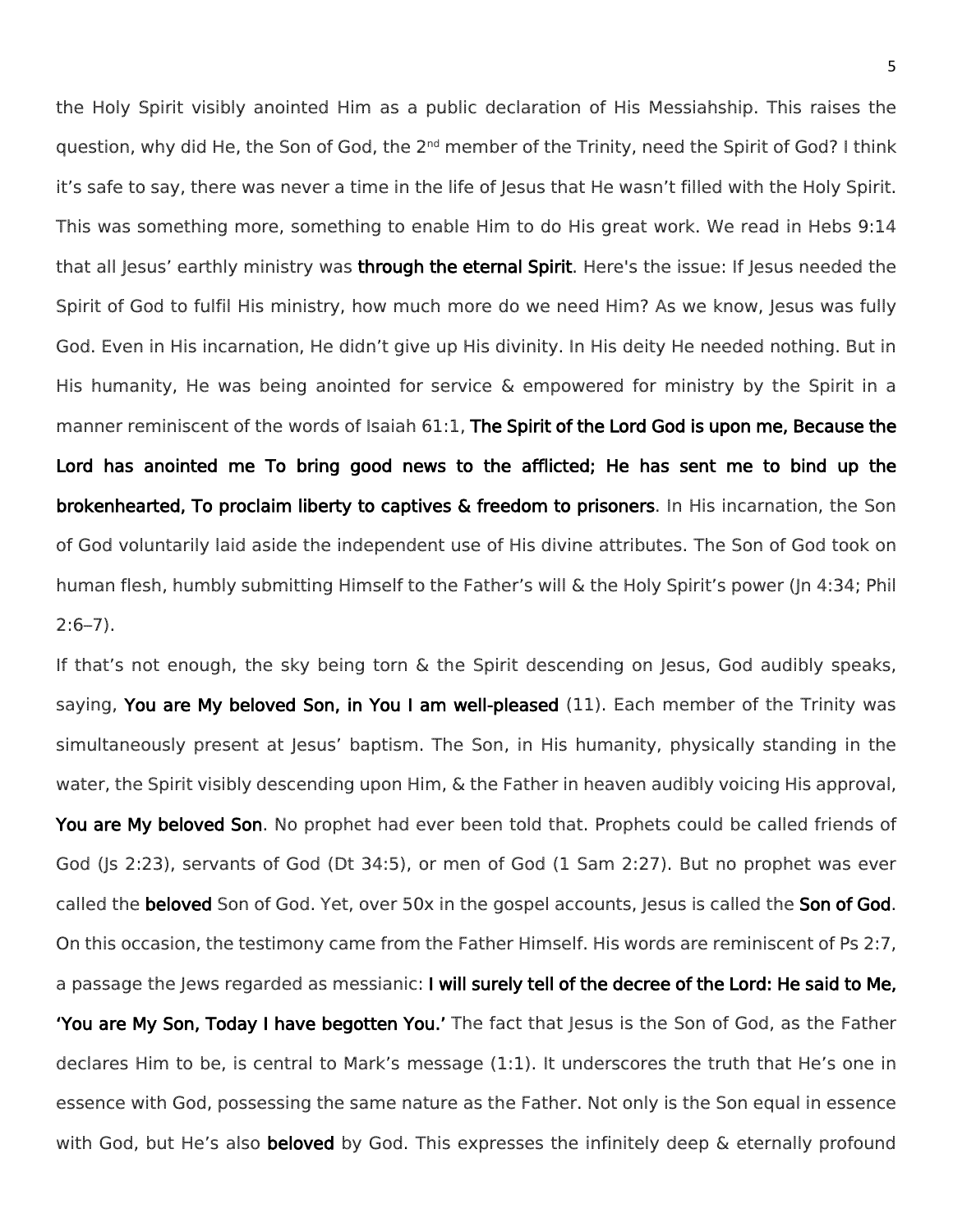relationship enjoyed by the Father with the Son. Though the same word is used of the Father's love for believers (Rom 1:7), the Father loves His Son above all others. It's only because believers are in the Son, that we're privileged to receive the Father's love at all (Jn 17:24–26; Eph 1:6). Having loved the Son before the foundation of the world ( $|n \t17:24$ ), the Father is eternally & completely **well-pleased** with Him (Is 42:1). Jesus was well-pleasing to His Father in everything He did. In His incarnation, He perfectly submitted to the Father's will. In His death, He fully satisfied the Father's wrath. The Son would offer Himself as the final sacrifice for sinners & the Father was delighted to receive that sacrifice (Is 53:10). OT sacrifices had to be spotless & unblemished (Ex 12:5; Lev 1:3; Dt 17:1). Only the sinless Lamb of God could ever fully meet those requirements. In Israel's history, no animal sacrifice had ever ultimately pleased God or fully satisfied His wrath. That's because, as Hebrews explains, it is impossible for the blood of bulls & goats to take away sins (10:4; 9:12). Those sacrifices only pointed to the cross, where the Messiah Himself would be slain as the seamless substitute for sinners. Peter wrote, You were not redeemed with perishable things like silver or gold from your futile way of life inherited from your forefathers, but with precious blood, as of a lamb unblemished  $\&$  spotless, the blood of Christ  $(1 \text{ Pt} 1:18-19)$ . At the cross, God's justice was fully satisfied by the pure sacrifice of the Son. Thus the Father was well-pleased with the Son, both in His life & in His death. No higher testimony to the sinless perfection of Jesus could ever be given. God's sinless, beloved Son was anointed & empowered by the Holy Spirit to save sinners & establish His kingdom. Later in Jesus' ministry, when the religious leaders asked Him, By what authority are You doing these things, or who gave You this authority to do these things? Jesus

answered by pointing them to His baptism:

"I will ask you one question, & you answer Me, & then I will tell you by what authority I do these things. Was the baptism of John from heaven, or from men? Answer Me." They began reasoning among themselves, saying, "If we say, 'From heaven,' He will say, 'Then why did you not believe him?' But shall we say, 'From men'?"—they were afraid of the people, for everyone considered John to have been a real prophet. Answering Jesus, they said, "We do not know." & Jesus said to them, "Nor will I tell you by what authority I do these things" (Mk 11:28–33).

Because they were unwilling to acknowledge the legitimacy of John's ministry of baptism, & Jesus'

own baptism, Jesus had nothing else to say to them. If they wouldn't recognize His commissioning,

the discussion was over before it began. In essence, Jesus was saying,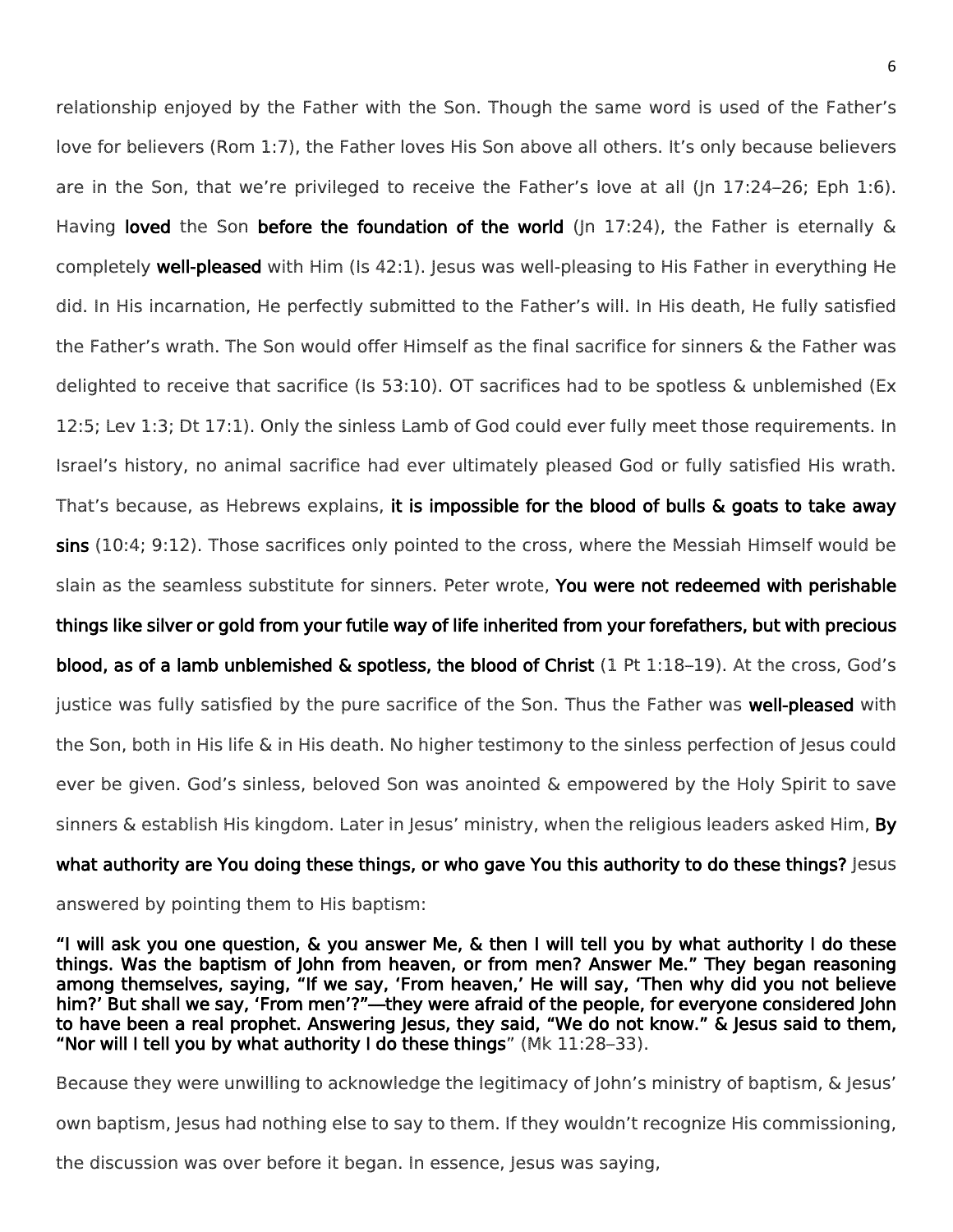If you refuse to admit that John was a prophet of God, then you won't acknowledge the reality of what occurred at My baptism, where the Spirit anointed Me & the Father affirmed Me. & if you reject that, then there's nothing else I can add to convince you about the source of My authority.

That's how critical Jesus' baptism was. It was the divine inauguration of His public ministry. Again, & don't miss it, we see the whole Trinity involved here. At the beginning of creation the whole Trinity was involved when God said. Let Us make man in Our image (Gen 1:26). Now as we come to the new creation, the whole Trinity again, at the beginning of the gospel of Jesus Christ, is involved, saying as it were: Let Us save mankind.

2. Jesus' Temptation & so Jesus, full of the Holy Spirit & with His Father's approval, began His work. The  $1<sup>st</sup>$  thing He had to do in His public ministry was to go through 40 days in the wilderness being tempted by Satan. The setting for this temptation was the **wilderness**, a place of desolation where He was far from people & provision. In a short amount of time, He'd gone from the elevated experience of His anointing by the Holy Spirit & approval of His Father, to utter isolation & depravation. Jesus had been commissioned to begin His earthly mission. At that highest moment, the Holy Spirit drove Him into the desert to face a severe, supernatural assault from hell, from Satan Himself. In all 3 Synoptic Gospels, the account of Jesus' temptation directly follows His baptism. The 2 events stand in stark contrast. Having received the royal accolades of heaven, Jesus immediately faced the fierce assaults of hell. His coronation by the Spirit & confirmation from the Father are followed straightaway by His confrontation with the devil. He went from knowing the Father's smile to experiencing Satan's wile. It was as if, in an instant, after the heavens being opened, that all hell was opened upon Him. Satan knows his days are numbered. He knows he's only a creature & can't defeat God. In fact, he can do nothing without God's permission. & yet, in spite of the futility of it all, he continues to oppose God. Jesus was sent into the wilderness for 40 days without food to be tempted by Satan. But God always has a purpose in bringing trials. & we know the purpose of Jesus' temptations. We are told in Heb 4:15 that we do not have a high priest who cannot sympathize with our weaknesses, but One who has been tempted in all things as we are, *yet* without sin. Jesus knows what it's like to endure hardship & temptation, & He was completely victorious. Let's put this into a biblical perspective & contrast the task given to Jesus with the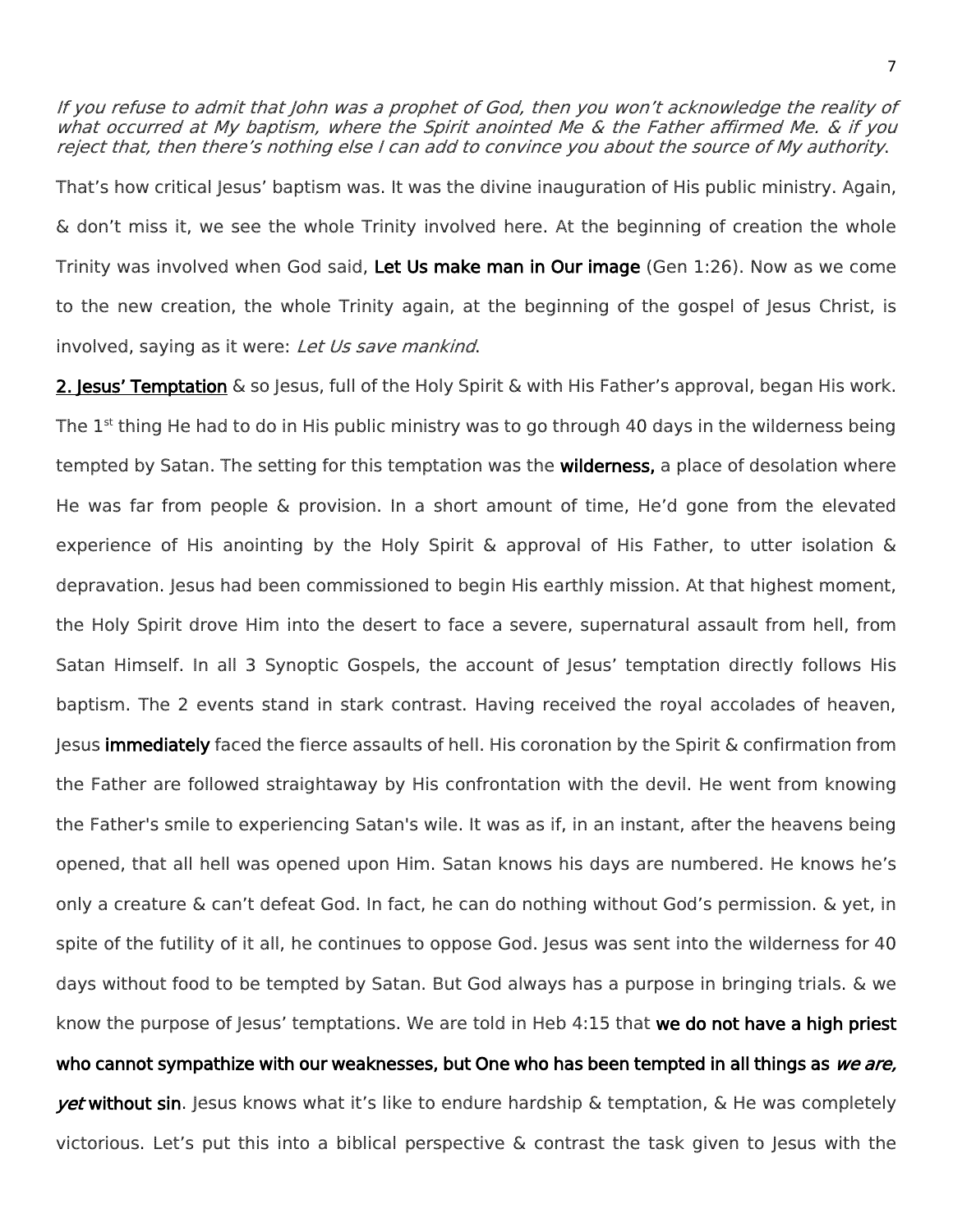temptation the  $1<sup>st</sup>$  Adam experienced. Jesus was in the wilderness; Adam & Eve were in a garden. Jesus had nothing to eat for 40 days; they had all the food they could want. He was with wild animals who would like to harm Him, whereas all of the animals in the garden were completely subject to Adam & Eve. & Jesus' temptations were unimaginably greater than the one that Adam & Eve succumbed to. & yet, by the Spirit's power, Jesus was victorious. In Mark's account there's no time for Jesus to relish the joy & glory of His baptism & commissioning. Mark's description doesn't even include a transition sentence: 12-13

The Spirit here is the Holy Spirit (Lk 4:1). Being filled with the Holy Spirit, Jesus fully submitted Himself to the Spirit's control. The  $3<sup>rd</sup>$  member of the Trinity was the power behind all that Jesus did (Lk 4:14, 18). The word **impelled** is forceful meaning to drive out or to compel one to depart. The verb fits Mark's dramatic style but doesn't imply Jesus was resistant to the Spirit's leading. Rather, it underscores the reality that the Spirit was in control, perfectly leading Jesus to fulfill each element of the Father's plan. Matthew & Luke indicate Jesus went into the wilderness under the guidance of the Holy Spirit, but Mark is unique in his use of this strong word, **impelled.** Jesus was driven into the desert by the Spirit. If you look down at vss 34, 39, & 43, this same word is used of Jesus casting out demons. But here it's used of the Holy Spirit as sending Jesus into the wilderness. The connotation is that the Spirit compelled Jesus forcefully & Jesus was willingly obedient. The Spirit compelled Him, not against His will, but still drove Him to that place of testing.

Why does Mark, & Mark alone, include mentioning wild beasts? Two main schools of thought. A detail recorded only by Mark is that Jesus was with the wild beasts in the wilderness. Since this is understood as Jesus' triumph over Satan, the reference to the wild beasts has been interpreted as an element in the paradise motif. Jesus in the midst of the **wild beasts** signifies the victory of the New Adam over Satan and temptation so that paradise is restored in which man is at peace with the animals. <sup>6</sup> For example, one says,

Jesus was not afraid of being attacked by the leopards, lions, bears, & other wild animals that were all around throughout that wilderness area. Mark says Jesus was with them. They were His

l

<sup>6</sup> William L. Lane, *The Gospel of Mark*, The New International Commentary on the New Testament (Grand Rapids, MI: Wm. B. Eerdmans Publishing Co., 1974), 61.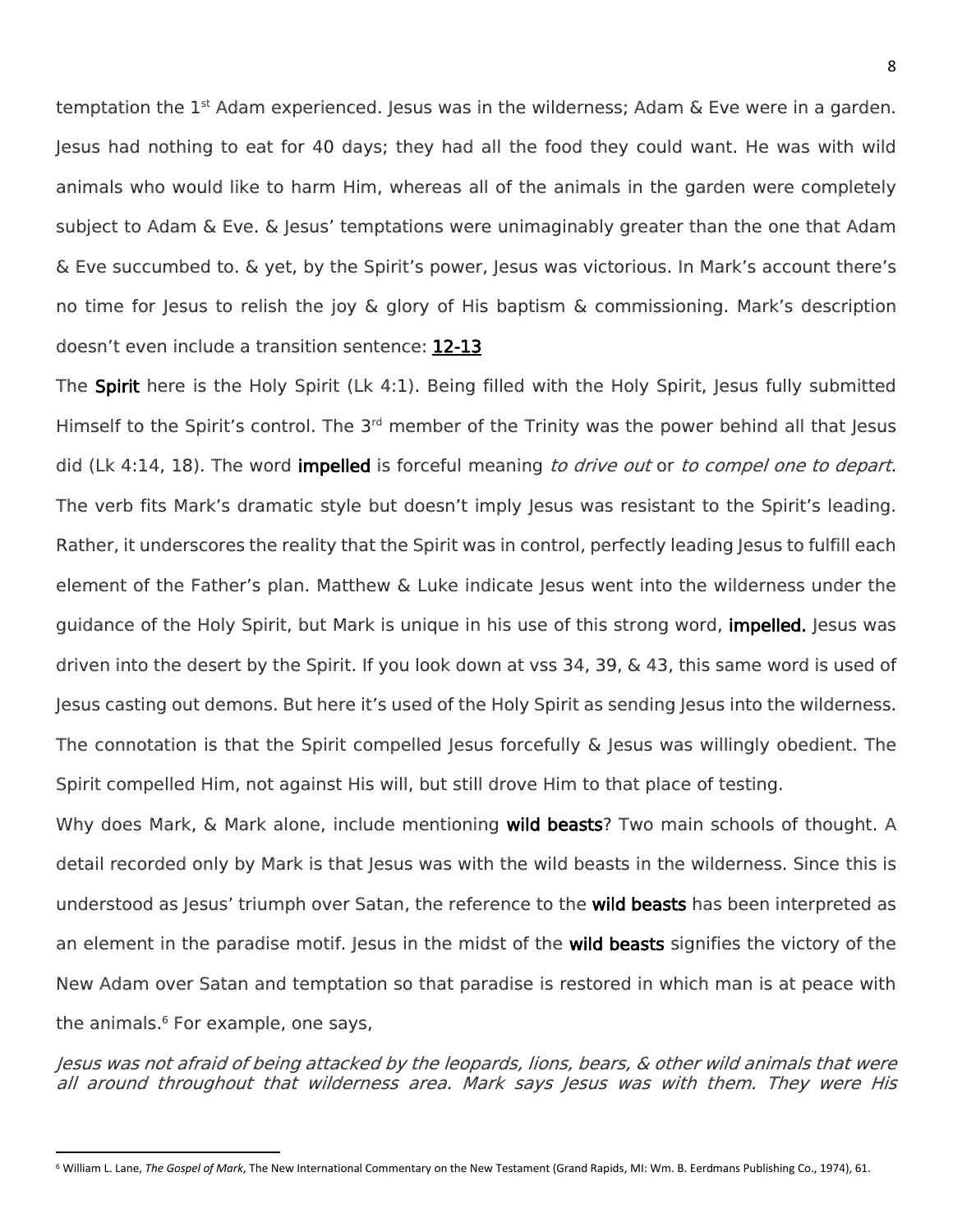companions. They comforted Him & helped Him. I can picture Jesus, His body cold from hunger, snuggled up between two mountain lions—ministered to physically by the animals. 7

I disagree. It seems to me Mark's reference to the wild beasts stresses the character of the wilderness. Jesus confronts the horror, the loneliness, and the danger with which the wilderness is fraught when He meets the wild beasts. Their affinity in this context is not with paradise, but with the realm of Satan.<sup>8</sup> At the time Mark was writing his gospel to Gentile Christians in Rome, they were being thrown to wild animals. Not surprisingly, many surviving Christians were tempted to doubt their beliefs, tempted to hedge their commitment to God. But here they see Jesus facing a threat of His own such as they were facing.<sup>9</sup> It was an encouragement to them that Jesus too faced

## wild beasts.

Within God's purposes, it was necessary for Jesus to be tempted by Satan himself & to resist him. The word for tempted is a neutral term that simply means to test. The testing can be good or evil depending on the intention of the one devising the test. Because Satan is the one doing the testing here, it's rightly translated by the word *tempt*. Although the Spirit led Jesus to the place where He'd be tempted, it's important to note that God is never the tempter. Js 1:13 is clear that God cannot tempt anyone. God allowed His Son to be tested for the purpose that through His victory Jesus might demonstrate His absolute power & authority over Satan. Christ's temptation didn't happen by the will of Satan. It was in the will of God & it was another way to authenticate His Son. The Spirit led Jesus into the wilderness to be tempted, & the Spirit leads us into places where we are tested  $\&$  tried. 1 Cor 10 tells us: No temptation has overtaken you but such as is common to man; and God is faithful, who will not allow you to be tempted beyond what you are able, but with the temptation will provide the way of escape also, so that you will be able to endure it (13). The only way that could be true is if God has some kind of control over our temptations, & He does, complete control.

 $\overline{\phantom{a}}$ 

<sup>7</sup> Ray Stedman, *Expository Studies in Mark 1-8,* p 32

<sup>8</sup> William L. Lane, *The Gospel of Mark*, The New International Commentary on the New Testament, p 61

<sup>9</sup> Timothy Keller, *Jesus the King: Understanding the Life and Death of the Son of God*, p 12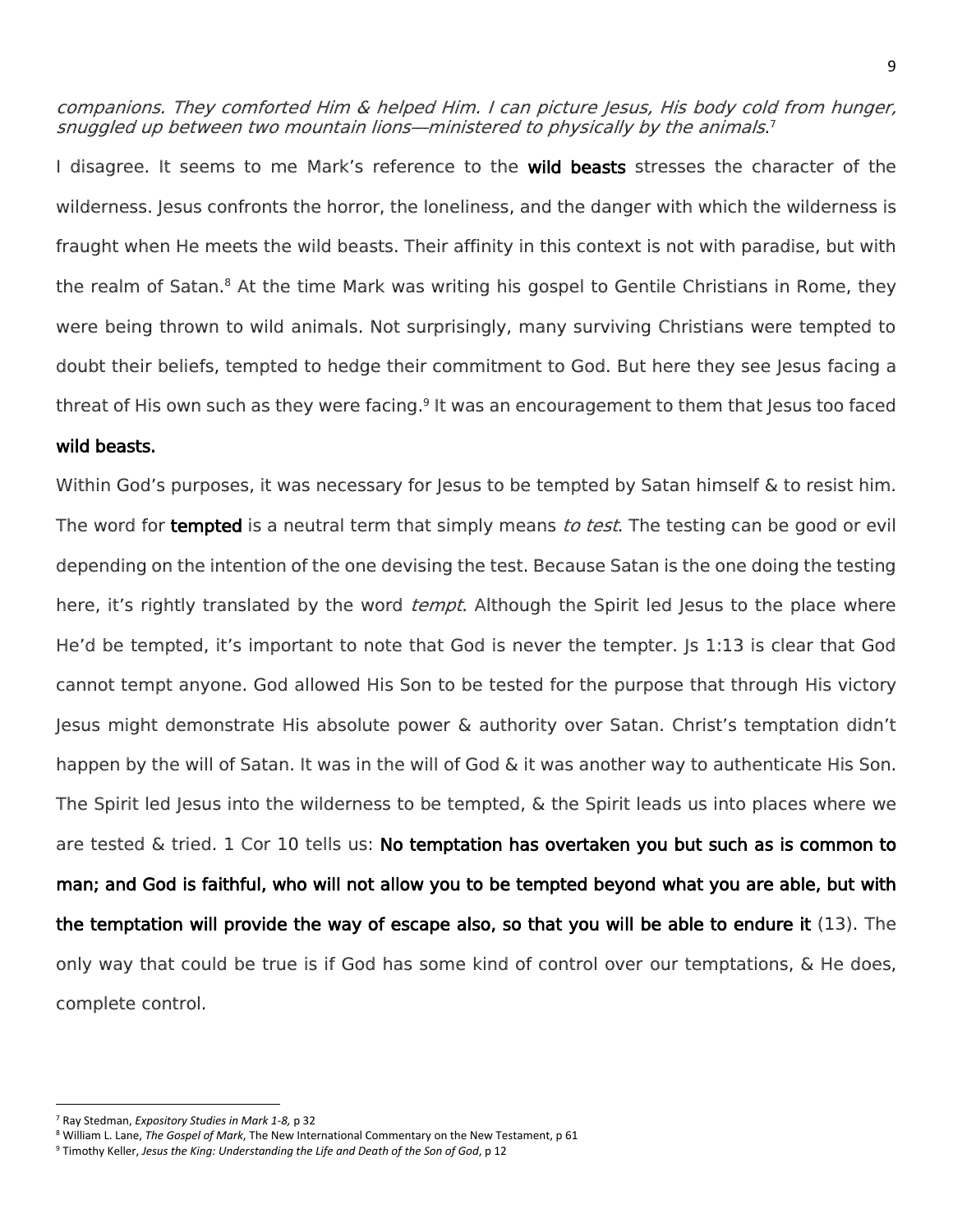It was Jesus' duty to crush the serpent's head (Gen 3:15), to destroy the works of the devil (1 Jn 3:8),  $\&$  to depose the illegitimate god of this world (2 Cor 4:4). But would He be able to do that decisively when, after fasting for 40 days, He was physically weak, emotionally drained, & completely isolated? If Jesus was to be triumphant & accomplish what God had given Him to do, He had to demonstrate His victory over the devil at his cleverest while He was at His weakest. He couldn't claim absolute & complete power over sin itself if He didn't demonstrate personal power in defeating Satan Himself. His call to deliver sinners would've been meaningless if He Himself hadn't been able to quench the fiery darts of the evil one. Therefore, His public ministry began by directly confronting Satan who opposes God & all His purposes. All the Son of God had known from eternity was infinite honor, power, & divine privilege. Here, as a man at the moment of His greatest weakness, He was urged by Satan to claim what was rightfully His as the Son of God, but in a way that was contrary to the Father's plan. Would Jesus withstand such intense temptations? Would He endure the test, claim victory over Satan's schemes, & thus demonstrate His deity? Mark's concluding phrase  $\&$  the angels were ministering to Him implies what Matthew  $\&$  Luke state clearly. That Jesus triumphed over all the temptations Satan brought, emerging victorious from His isolation in the wilderness. The word ministering indicates these angels provided Jesus with food. But the angels also ministered to Him by their very presence, which served as confirmation that the Father who sent them was still well-pleased with His Son.

Obviously, there's a holy mystery regarding Jesus' temptation. His temptation was real. He wasn't tempted in His divine nature, He wasn't tempted to sin as God, He was tempted as a man. Why is that important? Because God's purpose in trying Him was so that He might overcome Satan as a man. It would be nothing for God to overcome Satan as God, but Jesus had to overcome temptation as a man, as the last Adam, to undo everything the 1<sup>st</sup> Adam did in the Garden of Eden. Because Jesus has been victorious we can be victorious as well. Jesus overcoming temptation was God's way of strengthening Him in the battle with Satan & against sin. He was the 1<sup>st</sup> man ever to resist the devil. He was the 1<sup>st</sup> man who obeyed God completely. There He stands in the wilderness, in our place, representing us, & He succeeds where Adam failed. Because of that, He can now give